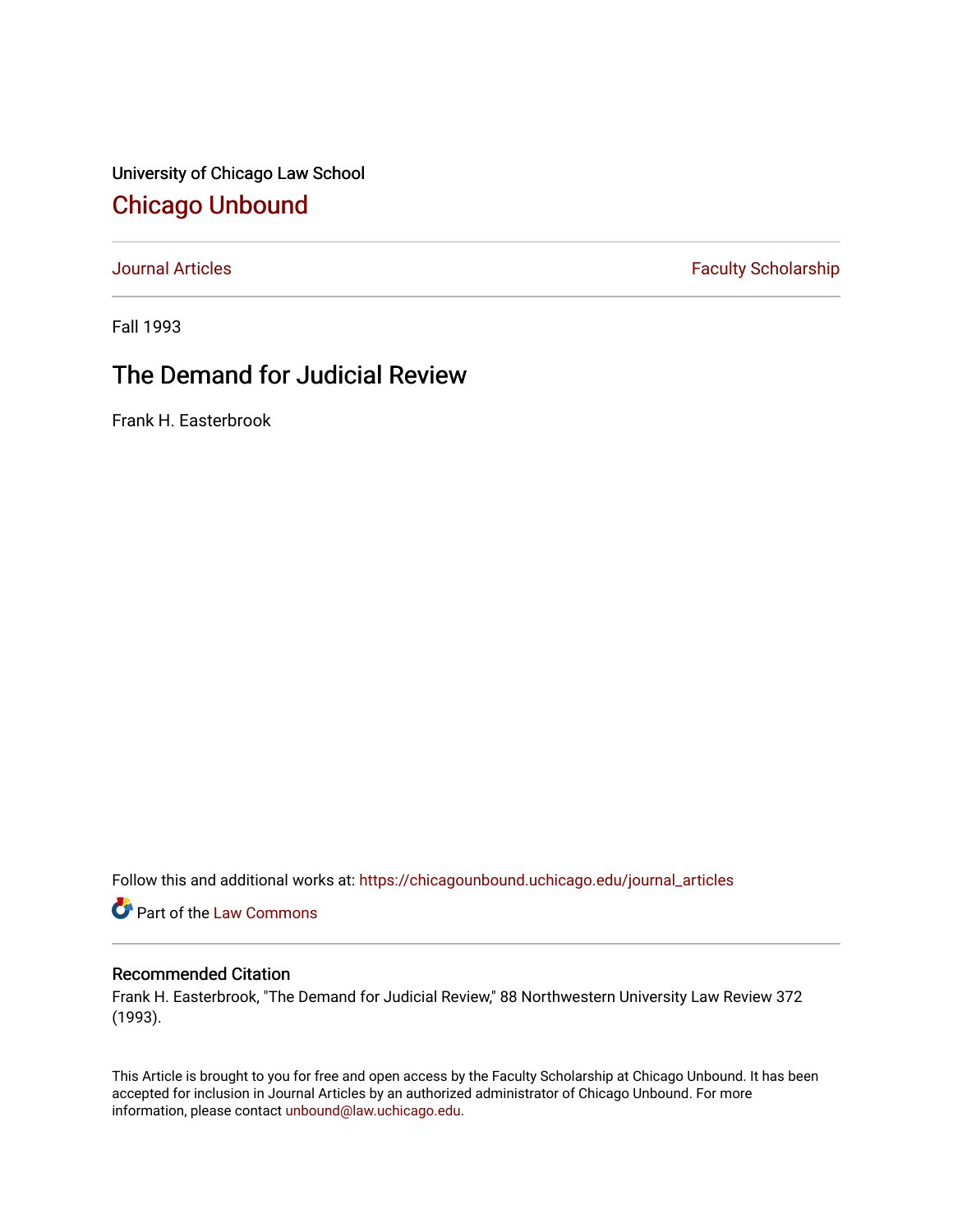## **THE DEMAND FOR JUDICIAL REVIEW**

*Frank H. Easterbrook\**

We have gathered to celebrate and evaluate one of the most famous, if infrequently read, essays in constitutional interpretation: James Bradley Thayer's *The Origin and Scope of the American Doctrine of Constitutional Law.I* I was therefore startled by the title of this panel, having to do with administrative law. For although cabinet officers who serve at the pleasure of the President and the more recent agencies whose members have terms of years have been making "administrative" decisions since the outset (Secretary of State Jefferson had the discretionary power to grant or deny patent applications), Thayer said not a word about the subject.

Professor Zeppos has tried to move the mountain to Mohammed by observing that Thayer's principles of judicial deference to political decisions are similar to the principles of judicial deference that *Chevron2* prescribes for judicial review of administrative decisions.3 Then he asks whether either *Chevron* deference or judicial passivity in general is the arrangement the most powerful actors in society prefer. If puissant people urge the courts to intervene actively, then there is no remaining core of support for Thayer's approach, and we should give up what weak sway it still holds over our consciousness.

I doubt that Thayer himself would accept such a contention. Even though many living persons believe that the courts should leap to their aid, deference may be the right approach. Our Constitution is designed in large measure to protect the structure of government from self-interested claims by the living, and by that structure to protect the people from rent-seeking behavior by the most powerful.4 The proper relation between the tenured and elected branches cannot be derived from the desires of today's litigants, however strong their beliefs that judges will favor their claims.<sup>5</sup>

**<sup>\*</sup>** Judge, United States Court of Appeals for the Seventh Circuit; Senior Lecturer, The Law School, The University of Chicago.

**<sup>1</sup>** 7 **HARV.** L. **REV.** 129 (1893).

<sup>2</sup> Chevron, U.S.A., Inc. v. Natural Resources Defense Council, Inc., 467 U.S. 837 (1984).

**<sup>3</sup>**Nicholas **S.** Zeppos, *Deference to Political Decisionmakers and the Preferred Scope of Judicial Review,* 88 Nw. **U.** L. REV. 296 (1993).

*<sup>4</sup> See* **THE FEDERALIST** No. **10** (James Madison).

*<sup>5</sup>See generally* Frank H. Easterbrook, *Abstraction and Authority,* 59 **U. CHI.** L. REV. 349 (1992).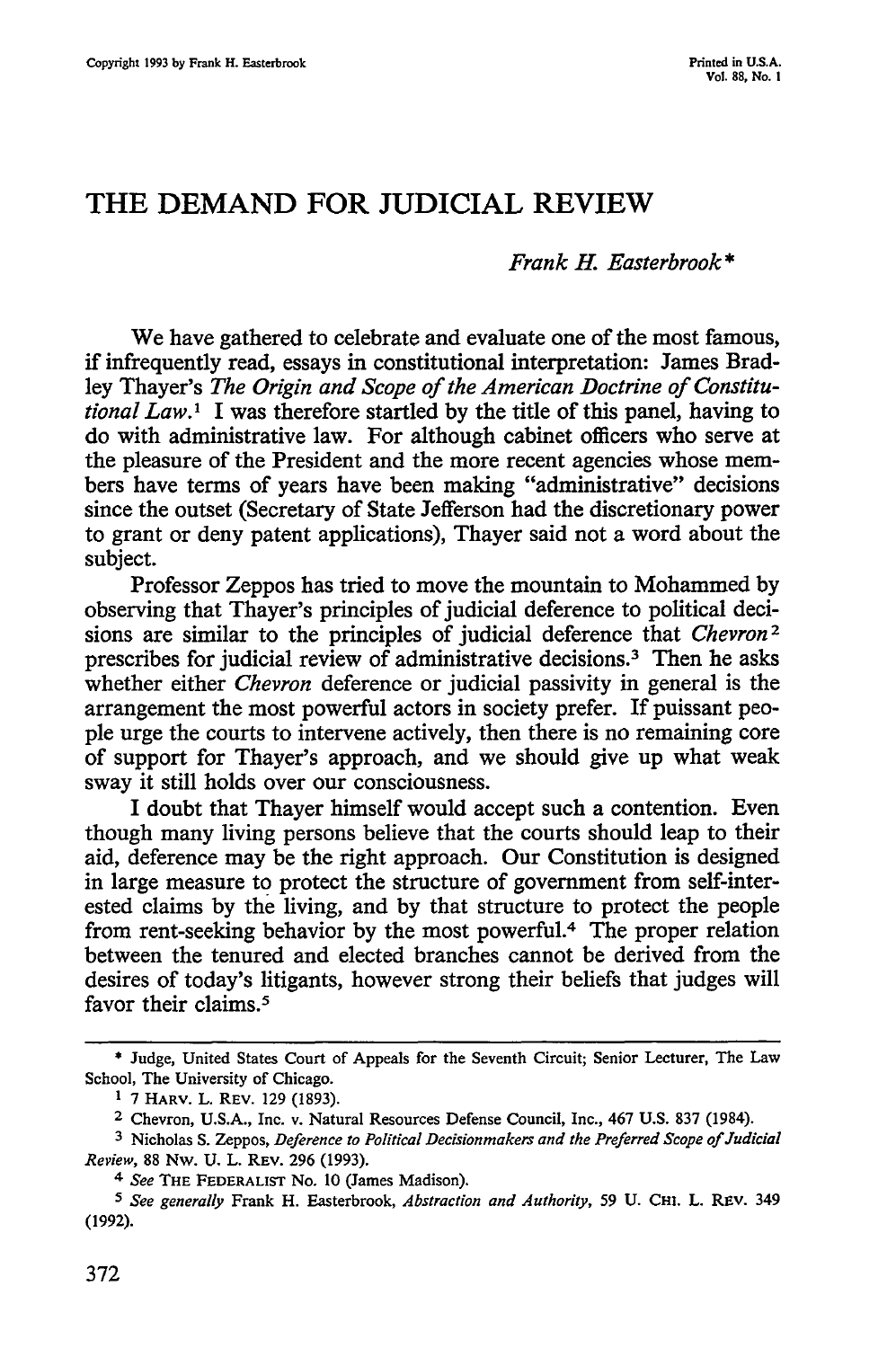Let us take Zeppos on his own terms, however. He treats certain groups as politically powerful. When these groups implore the judiciary to enlarge its own influence at the expense of the political branches, Zeppus infers that everyone rejects deference, of the Thayer or *Chevron* flavors. These politically strong persons turn out to be frequent filers, leading to the conclusion that the "choice of an active Court is the safe harbor to which all groups must ultimately return."<sup>6</sup>

I love data. Professors of law who discourse about what litigants and courts do usually talk through their hats. So it is refreshing to see someone go out and count.<sup>7</sup> Still, doing the right thing does not immunize the inferences from comment. Substantial problems dog each step of the argument.

*Who is politically powerful?* Step One is identifying persons who have political power and therefore, Thayer might propose, every reason to want judges to keep their hands in their pockets. Zeppos identifies corporations, business associations, states, and organized labor as the holders of this political muscle. The collection and analysis of the data revolve around the conclusion that these entities are the powerful in society. I doubt that Zeppos has fingered the real culprits. I limit my discussion to the claim that "corporations" hold political sway, but the line of argument can be extended.

When asking whether a person or group exercises political influence disproportionate to its numbers, the first question is: how does this group solve the problem of free riding? People who *could* influence legislators, if they tried, need a good reason to try. If other persons similarly situated will do the job, any particular member of the group can sit on the sidelines, reaping the benefits without incurring the costs. As the group grows in size, free riding becomes first serious and then intractable—unless a solution can be found. Overcoming free riding is easier when the group is small, cohesive (ideally, when dropouts are impossible), able to target large benefits on each member and to exclude nonmembers from sharing in these benefits, and able to spread the costs widely so that they do not stir up opposition.<sup>8</sup> Your group prevails if its free riding problem is less serious than the problem afflicting your rivals. In many ways the most powerful groups are those that the conventional wisdom treats as powerless: for example, minorities that have limited

<sup>6</sup> Zeppos, *supra* note **3,** at 334.

*<sup>7</sup> See* George **J.** Stigler, *The Law and Economics of Public Policy: A Plea to the Scholars, 1* **J. LEGAL STUD.** 1 (1972).

*<sup>8</sup> See generally* **MANCUR** OLSON, **THE LOGIC OF COLLECTIVE** ACTION (1965). See also any **of** the many economic analyses of interest group politics reflecting the influence of this work, along with **JAMES** M. **BUCANAN** & **GORDON TULLOCK, THE CALCULUS OF CONSENT (1962),** including **GEORGE J. STIGLER, THE CITIZEN AND THE STATE** 103-41 (1975); Gary **S.** Becker, *A Theory of Competition Among Pressure Groups for Political Influence,* 98 Q.J. ECON. 371 (1983); Sam Peltzman, *Toward a More General Theory of Regulation,* 19 J.L. & **ECON.** 211 (1976); Richard A. Posner, *Theories of Economic Regulation, 5* **BELL J.** ECON. & **MGMT. SCi.** 335 (1974).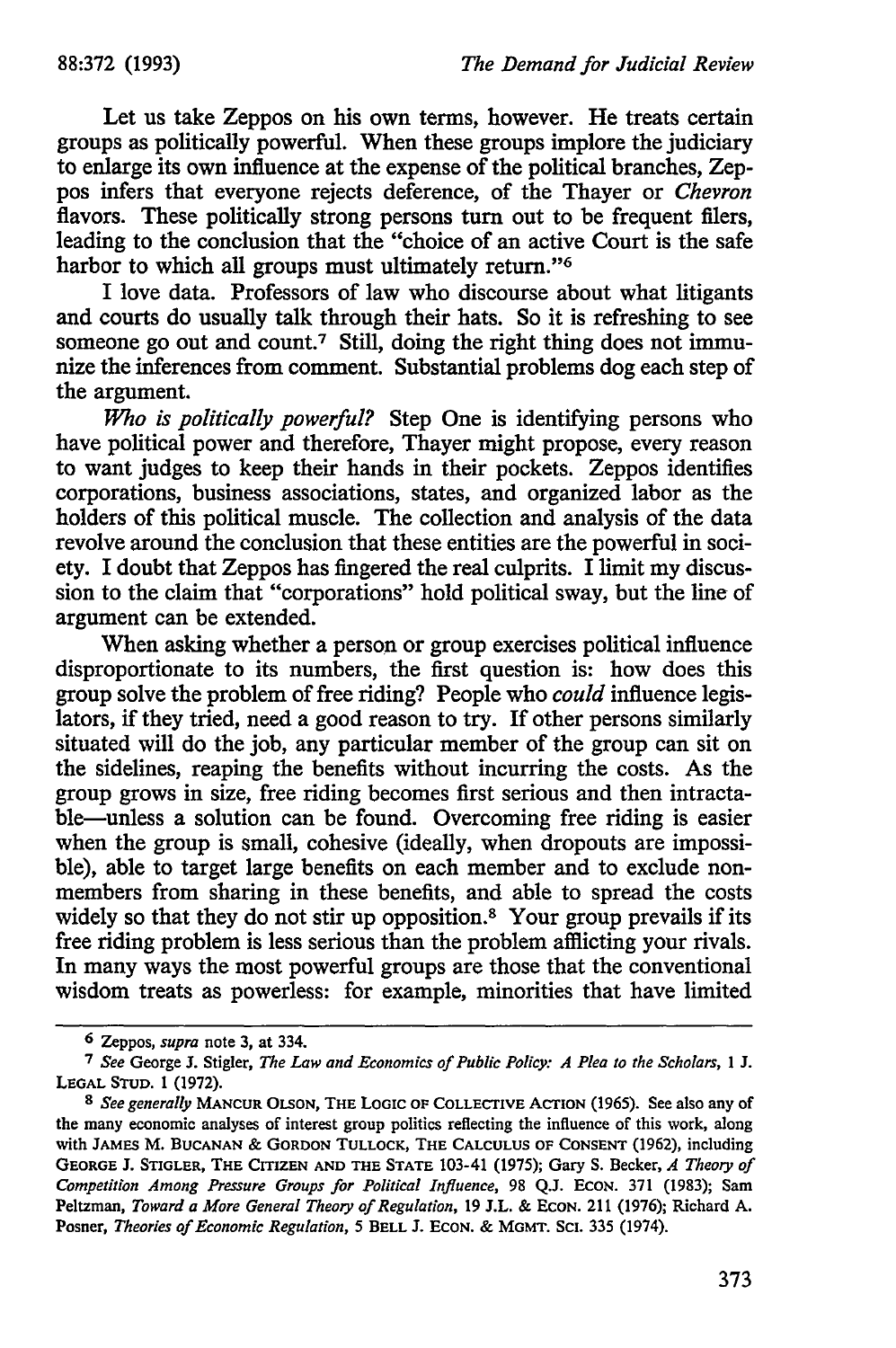agendas, and from which dropping out is not an option,<sup>9</sup> and dairy farmers who are small in number and whose upbringing and way of life make dropping out of the group very costly.

How do corporations fare in handling free riding? Poorly. Corporations do not vote and are forbidden by law (as well as by the managers' fiduciary duty to investors) from making political contributions. Thus corporate influence depends on firms' ability to engage the interests of investors and other stakeholders. Yet there are many large firms, with constant entry and exit. Large corporations have widely traded investments. Liquid securities markets make buying and selling these investments easy. Dropout at the investor level is almost costless. Portfolio theory has taught investors, and their surrogates at pension and mutual funds, that safety lies in diversification. A diversified investor cares about the success of the economy as a whole and is indifferent to the fortunes of any corporation. Rational ignorance prevails.10 Most investments today are held in diversified portfolios, and indirectly (by insurance or pension trusts or university endowments) rather than by natural persons. So real people, who alone have the power to vote, do not much care what happens to particular firms.

To speak of "corporations" is to speak of the economy as a whole, and therefore to speak of a disorganized and ineffectual group-the target of small, concentrated, and therefore powerful adversaries. Businesses are at each other's throats (this is what competition in both product and political markets is about) and cannot collaborate to exploit the rest of us-if "rest of us" is even a comprehensible concept, given the wide distribution of investments. Corporations that want to emit soot must fight off corporations that manufacture soot-control equipment. One hundred years ago corporate holdings were more concentrated; the House of Morgan and the Rockefellers could mobilize political power. Their successors, the Vanguard Group of Mutual Funds and TIAA-CREF, are politically neuter.

Only small, closely held corporations are likely to be politically effective: investors in these firms are not diversified, and dropout is costly. No surprise, then, that the small business lobby is influential and that corporations with fewer than, say, fifty employees regularly win exemptions from laws imposing costs on larger businesses.

If you doubt this, ask yourself: why is there a corporate income tax? Not because corporations are wealthy; corporations are just place-holders, collective names for aggregates of investments. The corporate tax is attractive to politicians because it is invisible. No natural person pays

**<sup>9</sup>** See Bruce A. Ackerman, *Beyond Carolene Products,* 98 HARV. L. REV. 713 (1985), for a rare example of a scholar appreciating that, once able to vote, "discrete and insular minorities" hold disproportionately large political power.

**<sup>10</sup>** *See* **FRANK** H. **EASTERBROOK** & **DANIEL** R. **FISCHEL,** THE **ECONOMIC STRUCTURE OF** COR-PORATE **LAW** 40-89 (1991).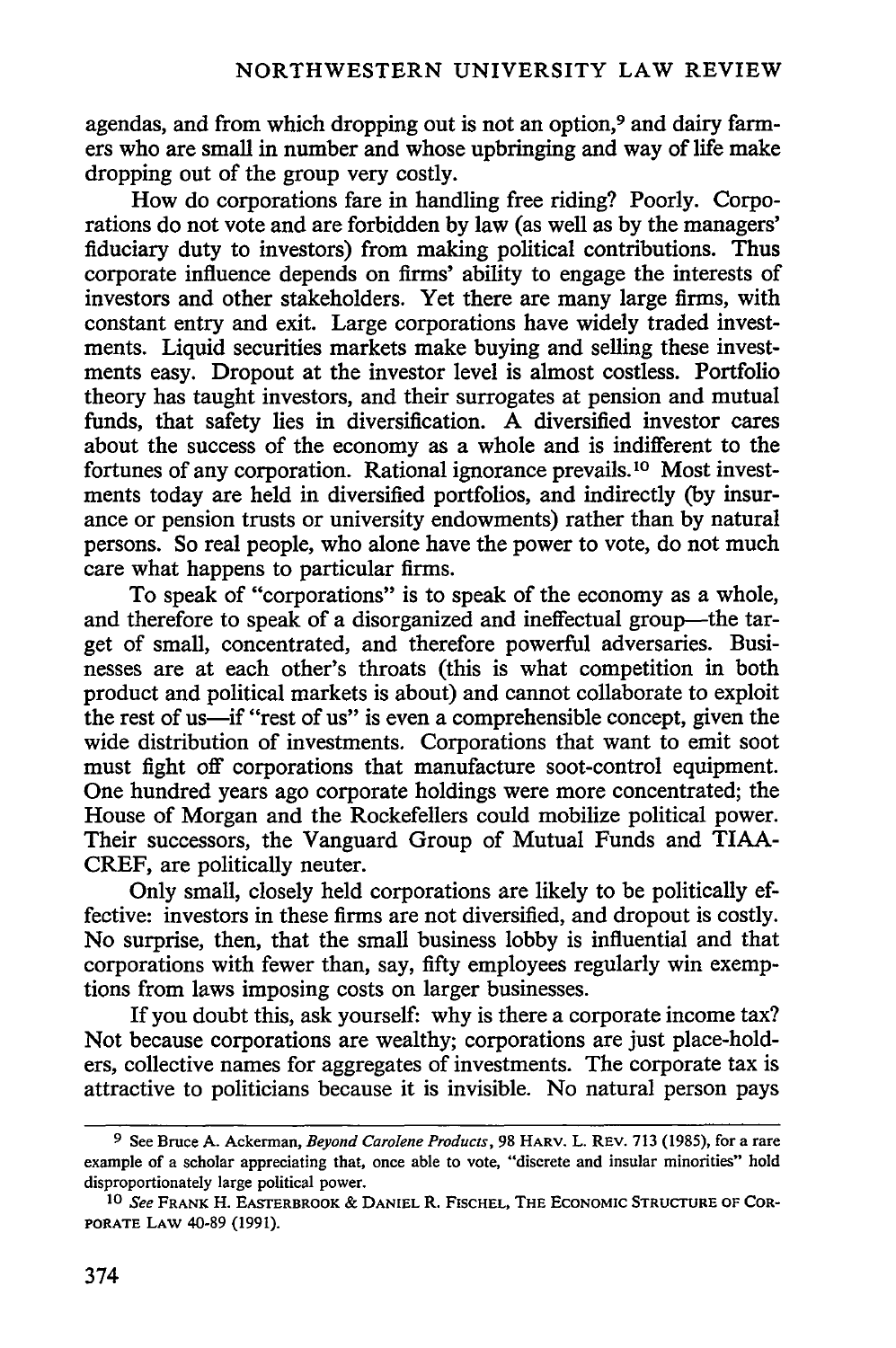the bill. Investors are so scattered and diversified that they cannot resist it, cannot even tell who pays it. As a matter of economic theory, the incidence of corporate taxation is hard to pin down.<sup>11</sup> Everyone believes that someone else pays it, and so everyone supports it, although it is in many dimensions less desirable than a unified tax system.<sup>12</sup> So, too, everyone believes that "someone else" pays for reductions in emissions, safer products, and the like. No concentrated interest group opposes the demand for regulation, which appears (to those demanding it) to have few costs. Corporations do not hold political power in America: they are too large, and their investors too many.

Despite all this, I do not think that the identification of the "powerful" makes much difference. I am willing to bet that a study of litigation by smaller and more concentrated groups, with greater power of exclusion, would produce similar results. Farmers able to obtain huge subsidies also file suits seeking more; minority groups that obtain large net transfer payments from government litigate constantly; the press is no stranger to courtrooms. Litigation is an American pastime. How should we understand the significance of efforts to get courts to override political decisions?

*Why are these people suing?* Professor Zeppos repeatedly speaks of "groups" bringing suits that entail a larger judicial role. Few of the suits in his sample were the work of trade associations. They were filed by or against single entities. Knowing that Corporation #357 on the Fortune 500 list wants to upset a regulation, or that New York has come to regret a statute that the states collectively asked Congress to enact,<sup>13</sup> tells us little about where corporations and states in the aggregate believe their interests lie. The litigation may reflect disputes within the group, as New York's effort to escape from its bargain about the disposal of nuclear waste did. It is unwarranted to infer from scattered litigation that any "group" wants a judiciary bent on intervention.

We would learn more if trade associations or states consistently supported the Bumpers Amendment, which would have instructed judges not to defer to administrative decisions, or if they drummed up support for a "Constitutional Values Act" granting judges the power to annul statutes that they believe intrude on the constitutional penumbra. Yet the Bumpers Amendment is no longer on the political agenda, and there has never been organized political support for making the judiciary a *legitimate,* formally authorized, Council of Revision. Proposals of this kind are made only by scholars; practical people looking out for their own affairs run the other way. One man's penumbra is another's polit-

*<sup>11</sup>See* Charles **E.** McLure, Jr., *Incidence Analysis and the Supreme Court: An Examination of Four Cases from the 1990 Term,* **1 S. Cr. ECON.** REV. **69 (1982).**

**<sup>12</sup>** *See* **AMERICAN** LAW **INSTITUTE, FEDERAL INCOME TAX PROJECT: REPORTER'S STUDY** OF **CORPORATE TAX INTEGRATION 21-46 (1993).**

**<sup>13</sup> New York v. United States, 112 S. Ct. 2408 (1992).**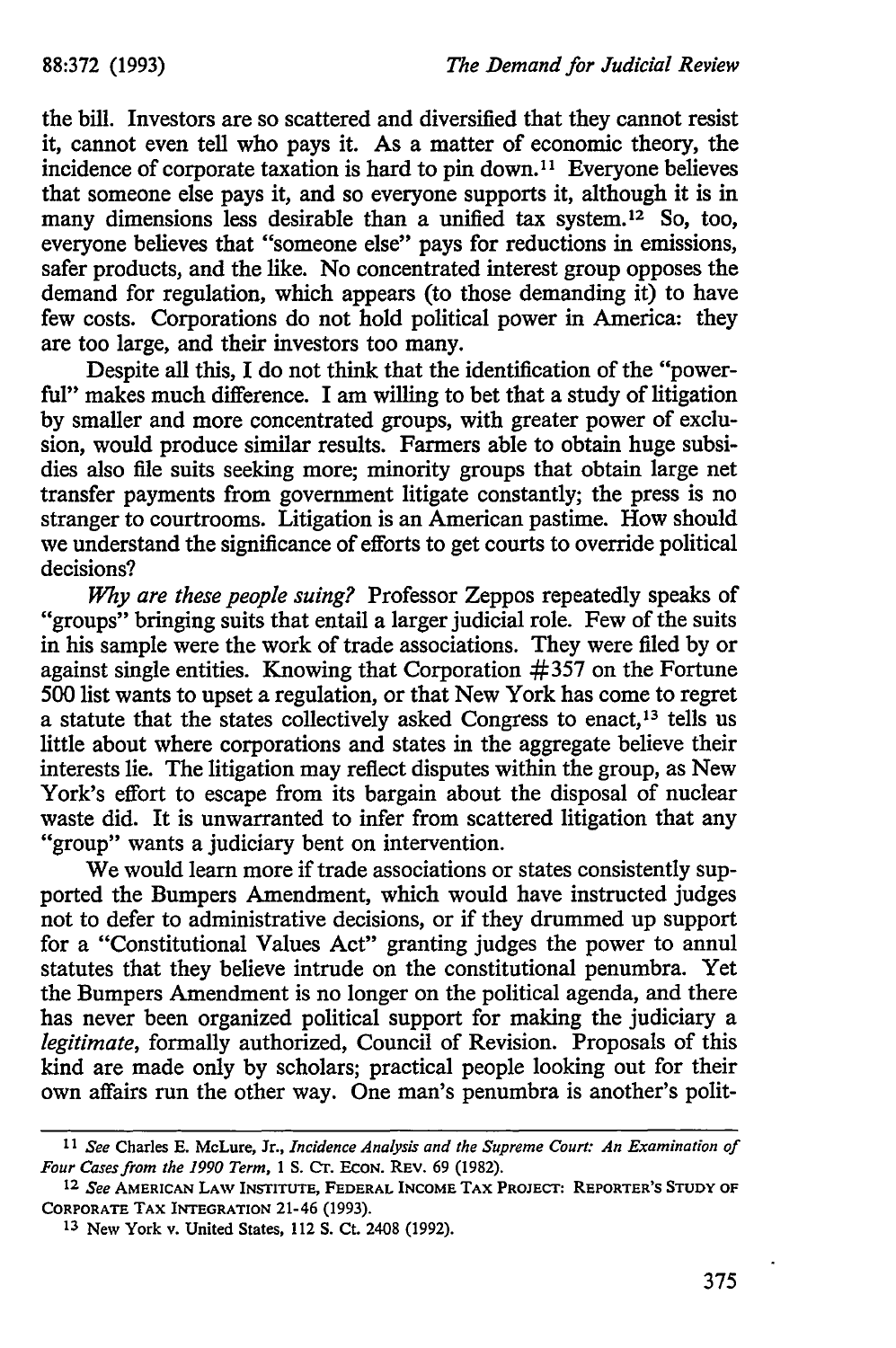ical bonanza. More, judicial review is costly. Transaction costs and uncertainty of litigation are substantial, and most interest groups would much rather deal with one Secretary of Energy than with the 650 district judges and 160 appellate judges who resolve almost all federal litigation.

Individual suits thus reveal nothing about the stance or interests of groups. What is more, they reveal nothing about the long run interests of the litigants themselves. Each litigant would like to win its case. Does it follow, as Professor Zeppos believes, that the litigant *prefers* an active judicial role? Not at all. Perhaps an enlarged judicial role is an unpleasant side effect—most of which will be borne by strangers—of today's victory. The litigant does not seek this consequence but will accept it if the gleanings today are big enough. Because third parties bear almost all the costs, while the litigant keeps the winnings, everyone is gung ho, and devil take the hindmost.

More likely, however, no litigant pays *any* attention to the effect of a given case or argument on the relation between the judicial and political branches. A change in the judicial role counts in the litigant's calculus only if the litigant believes that this case will affect that role. Yet why would any litigant foresee such an effect? There are tens of thousands of corporations, unions, and other organized entities. Federal courts of appeals decide tens of thousands of cases each year, while the Supreme Court handles only 150. Most litigation therefore never reaches the highest court and will leave the prevailing doctrine unaffected. Of those cases that the Supreme Court decides, only a handful make any enduring contribution to the standard of review. Each litigant accordingly recognizes that its chance of altering the overall judicial approach is vanishingly small. From each person's perspective, the standard of judicial review is a public good: it may be consumed without being affected.

In sum, a person who chooses to contest a statute or regulation in court (a) believes that the outcome of the case will not change the relation between judges and political officials in the slightest; and (b) recognizes that, if such a change occurs, almost the entire effect, for good or ill, will be borne by strangers. Under the circumstances, no rational person pays any attention to the systemic effects of his litigating choices. Inferring that these parties want, or welcome, an expanded judicial role is not sound.

Why then do they litigate? To win today's dispute. Tomorrow is irrelevant. Firms choose to litigate for exactly the reason they choose to make or sell products. A corporation deciding whether to expand its output knows that greater aggregate supply implies lower prices. If its output is a sufficiently large share of the market (that is, if it has "market power"), the firm will temper its increase, setting marginal cost equal to marginal revenue. But if the firm is small in relation to rivals (that is, if the market is competitive), it will expand output so long as the price exceeds marginal cost. If price falls a little, so what? Rivals bear that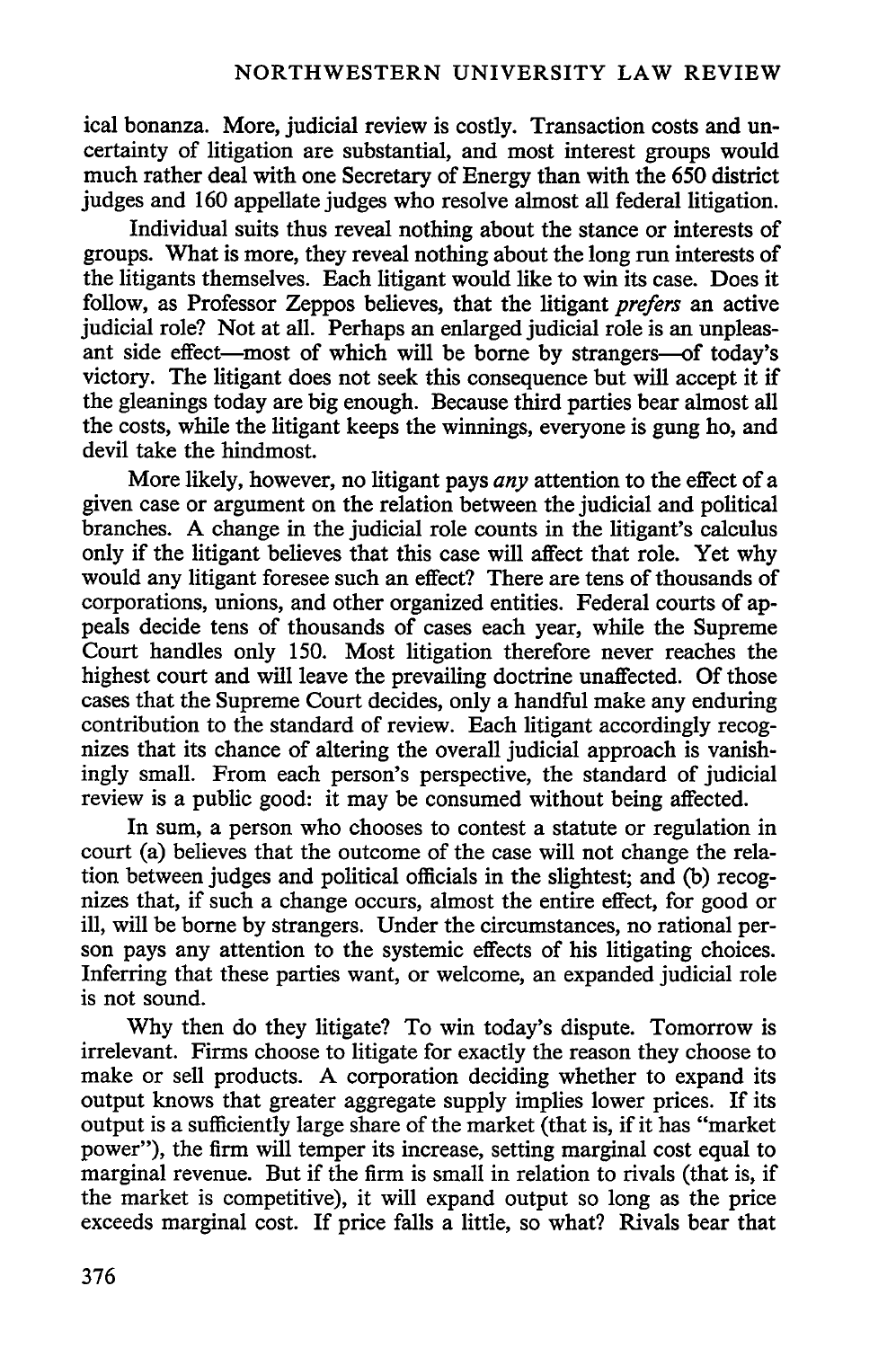loss; for the competitive firm, the increase in its own revenues and profits swamps the trivial erosion in the market price. If Firm *A* does not increase its output, Firm  $B$  will do so, leaving  $A$  in the dust. Competition *forces* firms to take actions that undermine the interests of producers as a group. Just so for litigation, where the market is assuredly competitive. Firms scraping for advantage in product markets file (or defend) lawsuits in an effort to lower their costs or heap disadvantages on rivals, even though they may know that corporations as a group are net losers.<sup>14</sup> Three or four firms make a product market competitive. Cartels of even a few firms break down as each cheats **by** increasing its output. Thousands upon thousands of persons compete in the litigation market. The Herfindahl-Hirschmann Index for litigation would be invisibly small, less than 1, while the Department of Justice defines modest concentration as an index of 1000.15

Litigation would not be worth the legal fees if rivals could get courts or Congress to undo the victory immediately. Only persons believing that their victories would be too small to notice, or that they have enough political clout to keep what they have won, or that they gain enough in the time before Congress or agency can respond, would think the effort worth the candle. **A** little of each of these must be at work. Often firms seek, and courts award, boons small enough that they do not provoke political opposition. Larger decisions kick off a political fight, but from a new starting point. Those who lack the political muscle to win a fight may be better at organizing the coalition necessary to avoid losing, now that the status quo has changed.16 Or perhaps the nature of the political deal required litigation: Congress threw a highly visible bone to "public interest" groups while burying in the statute tools to defeat implementation, tools that require litigation (so as to defer public realization of the full package, or shift the blame from Congress and improve the Members' chances of re-election). Litigation then is the way to claim the spoils of victory rather than to stave off some adverse developments.

Here the booming field of public choice has much to contribute. Once limited to simplistic median-voter models in which legislators were the only players, the discipline now analyzes strategic interactions among Congress, the President, and the courts.17 Each litigant wants to move

<sup>14</sup> Or that judicial output has little net effect, given the many adjustments the political branches and economic system can make. Lawyers, and especially professors of law, overstate the ability of judges to change a large and complex society. *See* GERALD **N.** ROSENBERG, THE HOLLOW HOPE: **CAN** COURTS BRING ABOUT **SOCIAL CHANGE? (1991).**

<sup>15</sup> *See* DEPARTMENT **OF JUSTICE** & FEDERAL TRADE **COMMISSION,** HORIZONTAL MERGER GUIDELINES § **1.51** (1992).

**<sup>16</sup>** *See* Frank H. Easterbrook, *Stability and Reliability in Judicial Decisions,* **73** CORNELL L. **REV.** 422, 427-30 **(1988).**

**<sup>17</sup>** *See generally* THE FEDERALIST PAPERS AND THE NEW INSTITUTIONALISM (Bernard Grofman & Donald Wittman eds., **1989); PUBLIC CHOICE AND CONSTITUTIONAL ECONOMICS**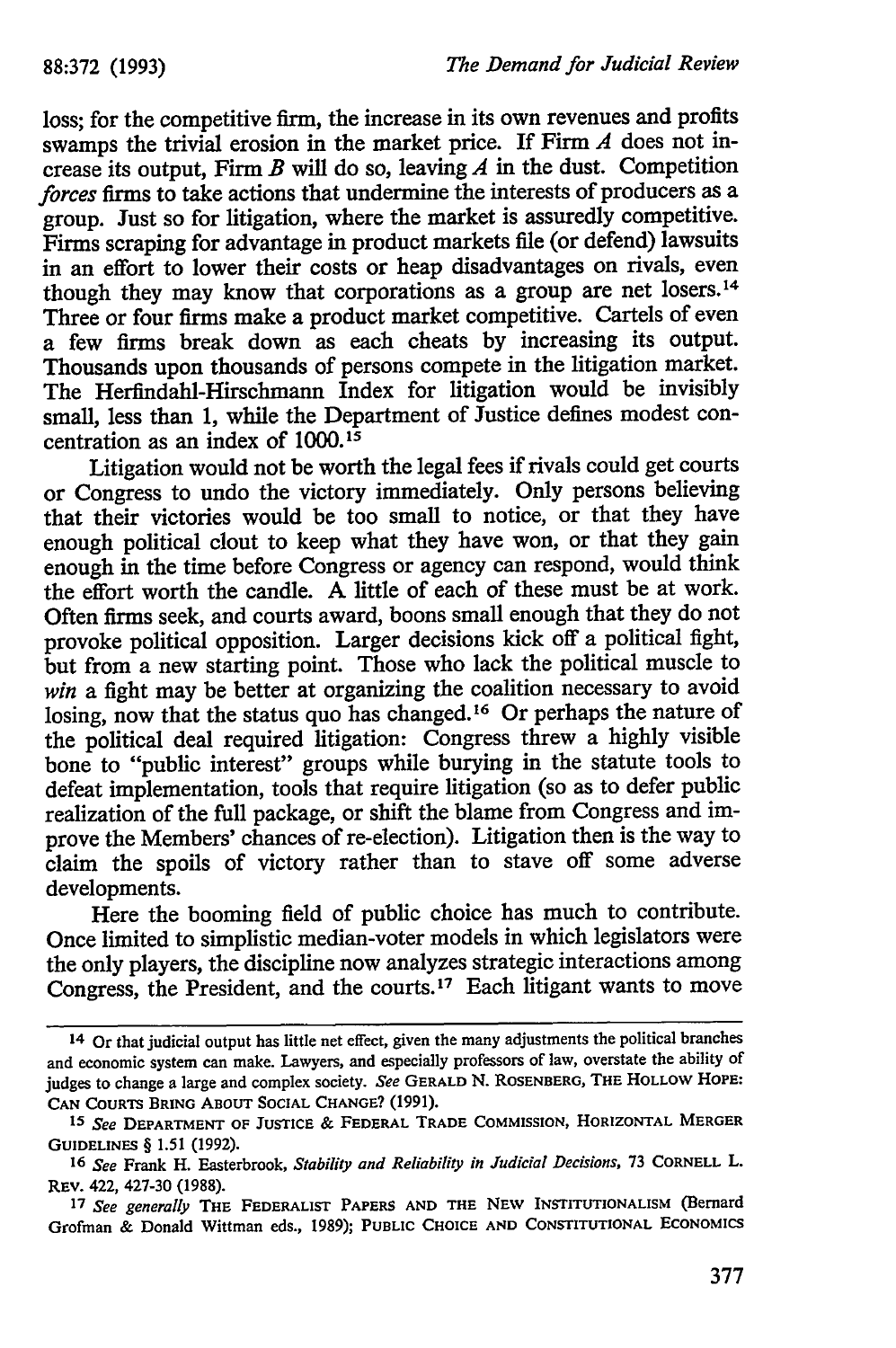the law as close to its own position as is sustainable. What is sustainable? A position that lies in the interior of a space bounded by the views of the political actors. Left to themselves, the President and Congress will choose a policy from that space. So long as it is careful not to move the policy out of that space, a court may move it a little closer to the litigant's (and the judges') preferences without engendering political reaction. Litigants choose their strategies accordingly.

None of this implies, however, that "groups" or particular litigants want a more active judiciary—a judiciary that can equally well be used by their rivals to move policy choices *away* from the position they have persuaded the political branches to select. But every litigant, and every group, is in thrall to competitive forces and must take every advantage it can.

What do the data tell us? Professor Zeppos presents data from which he concludes that powerful groups file many cases and prevail frequently, leading to the invalidation of gobs of legislation. I have not seen most of the tables to which his essay refers, and thus I cannot comment on his counts,18 but interpretation is another matter entirely.

*First,* is it significant that numerous cases involving business, labor, and the states end up on the Supreme Court's docket, and that the Court decides 29.4% of these cases in their favor?19 Well, that depends on how the cases got to be on the Supreme Court's docket. Did the entity invoke the Court's review, or did the Solicitor General? More: the Court chooses its own cases. **A** grant of certiorari tells us about the Supreme Court's agenda, not about the litigants' desires.

That a certain kind of claim prevails, say, a quarter of the time, explains why the Court granted review. Only legal arguments with a certain probability of success will generate a conflict among the circuits or otherwise pique the Justices' interests. That probability will change as the Justices and their interests change, but it will not wander very farfor it is worth filing a petition for certiorari only if the chance of a grant, and victory on the merits, is high enough. Thus the finding that businesses and labor enjoy success through the decades, varying within a fairly narrow range,<sup>20</sup> is one implication of the selective effects of litiga-

**18** Professor Zeppos has furnished his commentators with tables showing statutes invalidated directly or via "interpretation" influenced **by** constitutional norms-one table with all such decisions, and the other limited to "important" statutes. I have not seen any of the other tables.

<sup>(</sup>James **D.** Gwartney **&** Richard **E.** Wagner eds., **1988);** Conference, *The Organization of Political Institutions,* 6 **J.L. ECON. &** ORG. **1 (1990);** Symposium, *Constitutional Law and Economics,* 12 **INT'L** REV. L. & **ECON. 123-296 (1992);** Symposium, *Positive Political Theory and Public Law,* **80** GEo. **L.J. 457-807 (1992);** Symposium, *The Theory of Public Choice,* 74 **VA.** L. **REV. 167-518 (1988).** The contributions of the eponymous McNollgast are particularly helpful in understanding why litigants that lack the political power to get legislation may have what it takes to keep much of what they can obtain from courts.

**<sup>19</sup> Zeppos,** *supra* note **3,** at **310.**

**<sup>20</sup>** *Id.* at 312-14.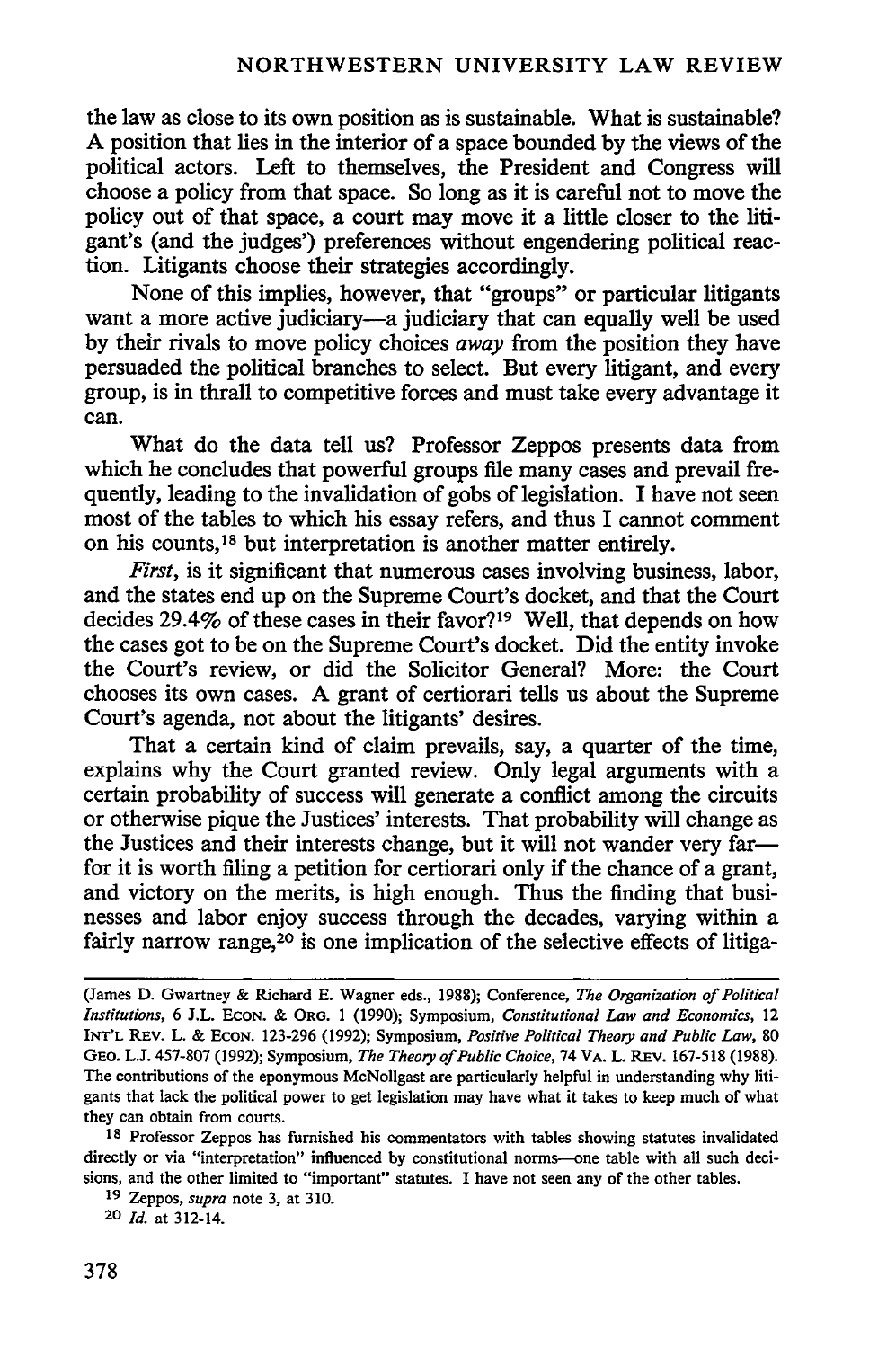tion, and not informative about these litigants' attitudes toward judicial review. Tort cases in municipal court would yield similar data.<sup>21</sup>

*Second,* it would be interesting to know who **filed** suit, and how many suits there really are. Are the supposedly powerful litigants the plaintiffs or the defendants? Zeppos assumes that all of them are plaintiffs, challenging statutes and regulations under the **APA.** I doubt it. Many must be defendants struggling to avoid criminal liability or demands **by** the Sierra Club. Finding that firms and states are defendants fending off challenges to their positions, or that the litigation is internecine (corporation vs. corporation, union vs. corporation, state vs. corporation) generates inferences opposite to those Professor Zeppos draws.

I recognize the attraction of looking at only the cases that reach the Supreme Court and assuming that one side or another must have been the instigator. There are many fewer such cases, and it becomes possible to look only at the ultimate opinion. Even the supply of student research assistants is exhaustible. Still, the relevant body of cases for a study such as this must be those filed in the district court. That is the only place where the *parties* get to choose and where we learn about their hopes and strategies. At higher levels, the choices of the judges dominate and squeeze out information about the parties.

*Third,* although it is accurate to say that the Court has invalidated or construed away **31** out of **267** important statutes, 22 or **11.6%,** this tidbit has the potential to mislead. Major statutes, such as the Internal Revenue Code, the Social Security Act, and the Clean Air Act, span hundreds of pages in the United States Code. Striking out § 1234(e)(6)(G)(viii) of some omnibus **bill** is a pinprick, no matter how monumental the whole legislative enterprise. I'll wager that less than **0.001%** of the column inches of text in the United States Code have been held invalid or construed restrictively to dodge a constitutional question. Thus the empirical question: when a court intervenes, does it kill some vital clause of the legislation, or does it tiptoe around the edges?

Professor Zeppos has found a little of each. His table captioned "'Important' Statutes Invalidated or Interpretations Using Constitutional Norms" lists two decisions that prevent application of the Fair Labor Standards Act to state and local governments.<sup>23</sup> These are blockbusters, among the few in the whole table. What the table does not reveal is that one decision has been overruled and the other, let us say, restructured. <sup>24</sup>**By** and large, the decisions in the table not only leave the

**<sup>21</sup>**See George L. Priest & Benjamin Klein, *The Selection of Disputes for Litigation,* **13 J. LEGAL STUD.** 1 (1984), and the empirical literature to which it gave rise.

**<sup>22</sup>** The list of 267 is in **DAVID** R. **MAYHEW, DIVIDED WE GOVERN** (1991).

**<sup>23</sup>** Employees v. Missouri Dep't of Pub. Health, 411 **U.S. 279** (1973); National League of Cities v. Usery, 426 U.S. **833** (1976).

**<sup>24</sup>** Garcia v. San Antonio Metro. Transit Auth., 469 U.S. **528** (1985) (overruling *National League of Cities);* Welch v. Texas Dep't of Highways, 483 U.S. 468 (1987); Pennsylvania v. Union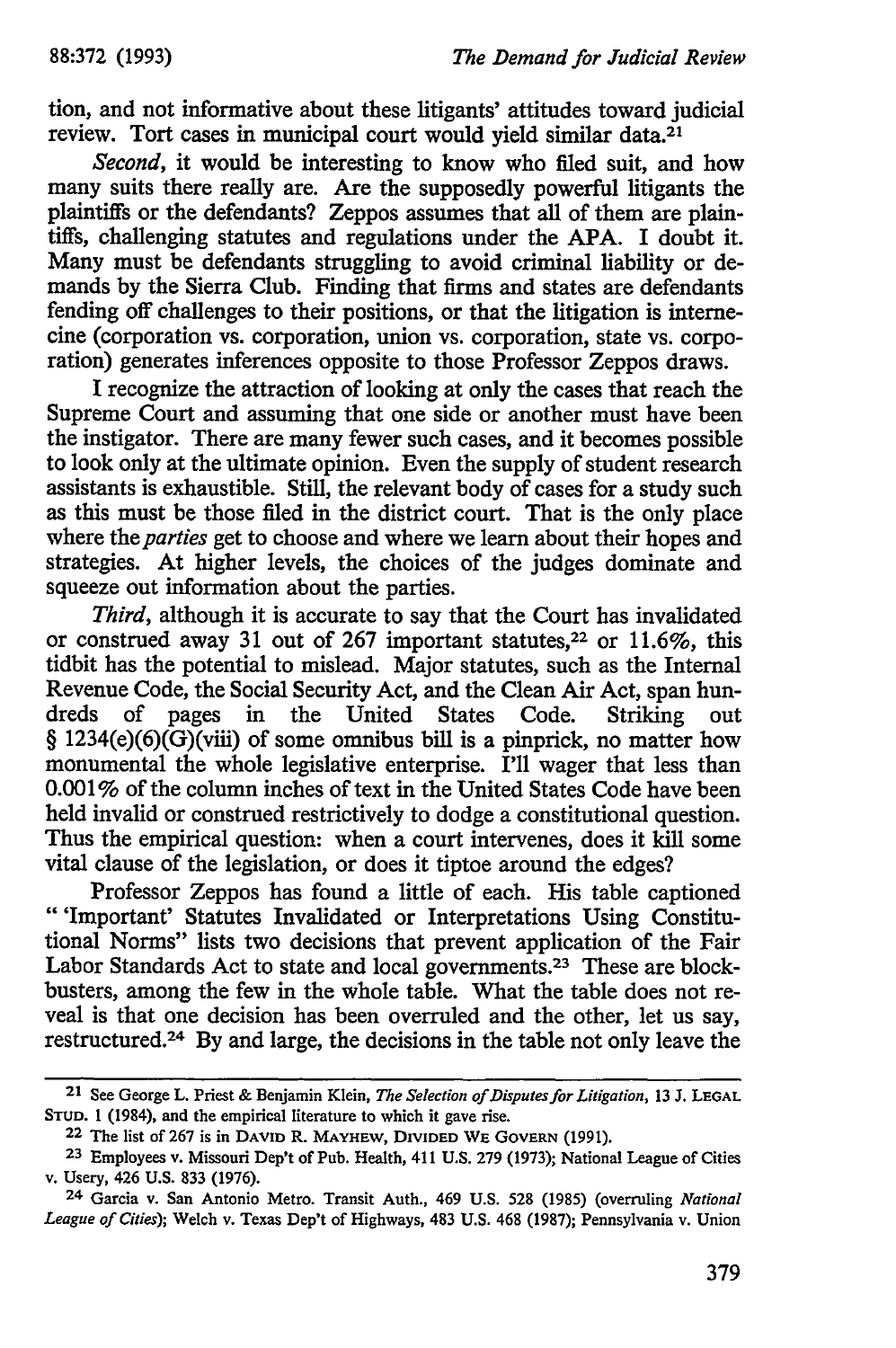substance of the law unaffected, but also are hard to interpret as invalidation of any kind. According to the table, and the count of 31 major laws struck down, the Civil Rights Act of 1968 is no longer with us. Yet every first year law student knows that the Court rebuffed the serious challenges to the civil rights laws of the 1960s. 25 What made the table is a decision holding that the Seventh Amendment requires jury trials in actions under Title VIII, which forbids housing discrimination. 26 This unanimous decision, written by Thurgood Marshall, was hardly a body blow to the cause of civil rights.27 The Court held that because the statute provided for the award of compensatory damages, the Constitution required a jury trial. By my lights, this did not hold a statute unconstitutional, any more than it would hold the Civil Rights Act unconstitutional to say that the Constitution requires cross-examination in trials under that statute. The law did not speak to the question, and the Court then supplied the Constitution's own rule. Other cases in the table dealt with the statutory text but did its general operation no damage. 28 Some cases simply do not belong there.<sup>29</sup>

One aspect of the table is revealing: the names of the parties. The winners go by the names Aptheker, Goldfarb, Kent, Afroyim, Almeida-Sanchez, Chadha, Marchetti, Leary, Cheek, League of Women Voters, Tull, Synar, and Buckley. This list includes communists, house husbands, drug dealers, tax protesters, immigrants from Mexico and India, a Member of the House of Representatives, and a United States Senator. There are a few corporations: Central Hardware, Co., New York Times, Co., GM Leasing Corp., Edward **J.** DeBartolo Corp., Barlow's, Inc., Rural Telephone Service, Co., Roadway Express, Inc., and Sable Communications. All but two of these victors were closely held rather than public corporations (GM Leasing is unrelated to General Motors). Only a few trade associations appear on the list. There is also a "Haitian Refugee

**25** Katzenbach v. McClung, 379 U.S. 294 (1964); Heart of Atlanta Motel, Inc. v. United States, 379 **U.S.** 241 (1964).

**26** Curtis v. Loether, 415 U.S. 189 (1974).

**27** The Civil Rights Act of 1991 extends jury trials to *all* damages actions under the civil rights laws, including those in which the monetary awards had been characterized as restitution.

**28** *E.g.,* NLRB v. Catholic Bishop, 440 U.S. 490 (1979) (holding that the Act does not require the Catholic Church to bargain collectively with a union of lay teachers in religious schools).

**29** *E.g.,* Industrial Union Dep't v. American Petroleum Inst., 448 U.S. 607 (1980). The table treats this case as interpreting the Occupational Safety and Health Act of 1970 narrowly in light of constitutional concerns about the separation of powers. But only a plurality of Justices subscribed to that view, and the position that the Department of Labor had advanced in the case was adopted by a majority of the Court the next year in American Textile Mfrs. Inst., Inc. v. Donovan, 452 U.S. 490 **(1981).**

Gas Co., 491 **U.S. 1** (1989) (the latter two casting *Employees* in a new light). The difference between *Garcia* and *National League of Cities* cannot readily be attributed to factions or to the Court. Only one Justice changed sides. **Cf.** Frank H. Easterbrook, *Ways of Criticizing the Court,* 92 HARV. L REV. 802 (1982).